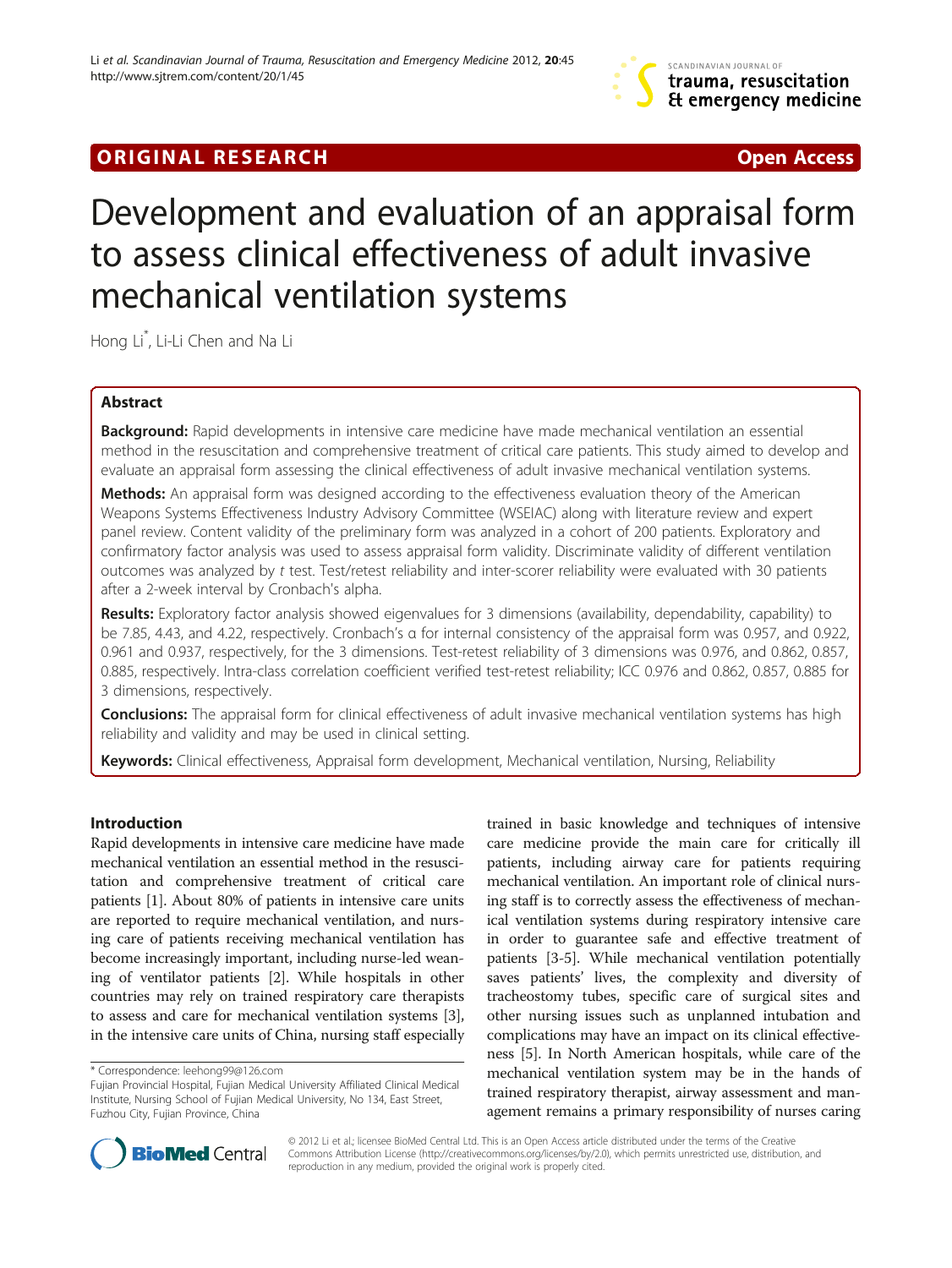for critically ill adults [\[5\]](#page-9-0). Serious concerns of clinical nursing staff and respiratory therapists about mechanical ventilation have led to investigations of the relative effectiveness of ventilation machines, endotracheal tubes and tracheostomy tubes [[3-5](#page-9-0)], as well as the critical care environment [[6,7\]](#page-9-0); personnel issues [\[8,9](#page-9-0)]; management of artificial airways [\[10,11](#page-9-0)]; and prevention of complications [[12-14](#page-9-0)]. However, current research about nursing evaluation of mechanical ventilation mainly focuses on analyzing and discussing single influential factors, while studies of comprehensive nursing interventions for mechanical ventilation systems are lacking. This may be due in part to the fact that nursing staff may not be responsible for mechanical ventilation systems in some countries, while in China, ICU nurses are solely responsible for mechanical ventilation systems and related patient care. Therefore, the design of an appraisal form to evaluate the comprehensive clinical effectiveness of adult mechanical ventilation systems may provide a valuable assessment tool for critical care nurses responsible for mechanical ventilation administered to patients in intensive care units in China.

Mechanical ventilation systems comprise positive airway pressure ventilation machines connected to patients via artificial airways (i.e., endotracheal tubes or tracheotomy) [[15](#page-9-0)]. The Joint Commission (TJC) (formerly the Joint Commission on Accreditation of Healthcare Organizations [JCAHO]), is a US-based hospital accreditation organization that demands regular evaluation of the effectiveness of mechanical ventilation systems along with other equipment used for patient care or diagnostic testing; TJC also requires that regulations and operating procedures must be maintained in written form for professional staff [[16](#page-9-0)]. System effectiveness can be measured by any of several models and one of the most accepted is the effectiveness model advanced by the American Weapons Systems Effectiveness Industry Advisory Committee (WSEIAC) [\[17\]](#page-9-0). The WSEIAC model has been used successfully to evaluate the effectiveness of various systems, including radar jamming [[18\]](#page-9-0), weapons systems [[19\]](#page-9-0), reconnaissance satellites [\[20](#page-9-0)], and preventive maintenance of equipment [[21\]](#page-9-0). According to the theory of effectiveness evaluation of the WSEIAC model, there are three dimensions that define system effectiveness [\[17](#page-9-0)]. The first dimension of system effectiveness is availability. For mechanical ventilation systems, this means ensuring proper mechanical ventilation by conducting regular system checks, including testing of machine function, setting up proper alarms, maintaining the machine circuit and humidification device and selecting proper endotracheal or tracheotomy tubes [\[3-5](#page-9-0)]. Personnel training is also necessary to ensure that all nursing staff members or respiratory therapists possess the essential related knowledge and techniques for machine operation and patient care [\[21-24](#page-9-0)]. In addition, the working environment itself can have an impact on nursing quality and the mortality of intensive care patients [\[1,6,7](#page-9-0)]. Dependability is the second dimension of system effectiveness in the WSEIAC model, which includes maintaining patency of the airway as an essential nursing intervention [\[10,11,25,26\]](#page-9-0), securing endotracheal and tracheotomy tubes in a safe position without pressure on the skin [\[5](#page-9-0)], reducing intratracheal damage by maintaining the lowest pressure of the endotracheal balloon and preventing air leaks by frequent checking and adjusting as needed and avoiding twisting or pulling on the endotracheal or tracheostomy tubes [\[27,28](#page-9-0)]. The airway also must be maintained when patients are being transferred or their position changed [\[11,29,30](#page-9-0)]. Patients under mechanical ventilation may also develop physical and mental reactions such as anxiety, fear, pain, sleeping disorders, depression and hallucinations [\[31,32](#page-9-0)], requiring that every patient with mechanical ventilation is assessed by nurses to establish an individual nurse-patient communication method and plan [\[15](#page-9-0)]. The third dimension of system effectiveness is capability, which is determined by the assessment of complications (e.g., ventilatorassociated pneumonia and airway damage), unplanned extubation [[33\]](#page-9-0), aspiration [[34,35\]](#page-10-0) and patients' physical and mental reactions [[36,37\]](#page-10-0).

Based on the WSEIAC model of system effectiveness, this research aimed to develop and evaluate an effectiveness appraisal form for assessing adult invasive mechanical ventilation systems (EAP-AIMVS), and to apply it for measuring the effectiveness of nursing staff in establishing artificial airways and helping to wean patients from mechanical ventilation. To our knowledge, this is the first system effectiveness appraisal form to be developed for assessing mechanical ventilation systems based on the WSEIAC model.

## Methods

We designed a cross-sectional study to develop and test an appraisal form for evaluating the effectiveness of adult mechanical ventilation systems. This study is divided into two stages: development of the appraisal form and an evaluation stage, including clinical validation of the appraisal form. The Internal Review Board of the Nursing School of Fujian Medical University reviewed the study protocol and approved the study.

## Stage 1: Development stage

## Items development

The effectiveness appraisal form for mechanical ventilation, including 3 dimensions and 45 items, was formulated based on the WSEIAC model [[17\]](#page-9-0), integrated literature review to formulate the item pool, and expert review by a panel of five clinical nurses. Literature review was conducted by the research team; previously published reports regarding scale development and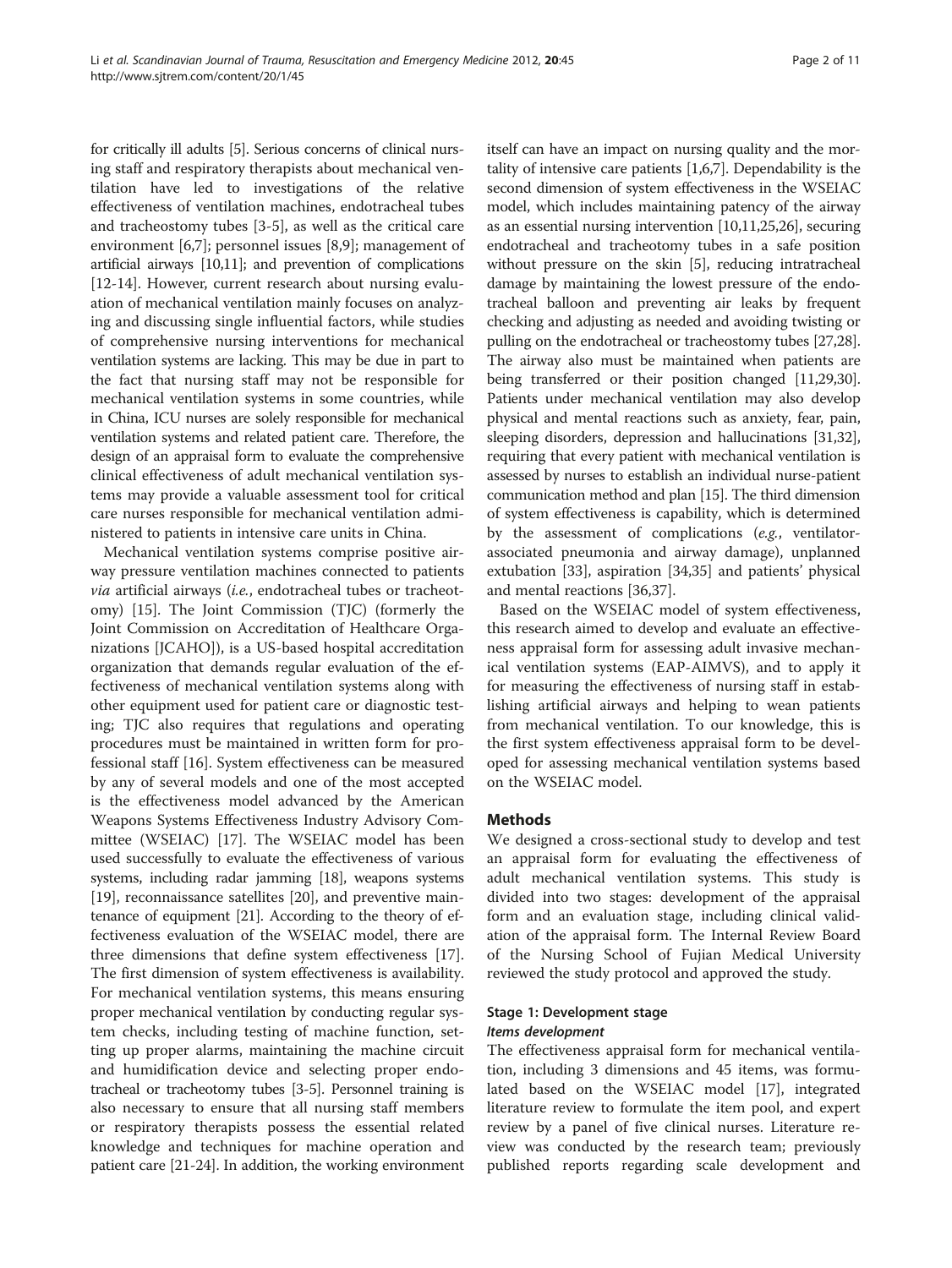establishing mechanical ventilation system evaluation indexes helped to guide development of the items of the appraisal form [\[38-46](#page-10-0)]. The three dimensions of the scale are described as follows: (1) The first dimension is system availability (A), representing the state of the mechanical ventilation system availability at all times (13 items). (2) The second dimension is system dependability (D), representing the correct operation of the mechanical ventilation by nursing staff (19 items). (3) The third dimension is system capability (C), representing the ability of the mechanical ventilation system to achieve goals of respiratory support (13 items). Therefore, system effectiveness (E) is defined as the comprehensive effectiveness of mechanical ventilation system to meet the mission of ventilation within a given time and under intensive care environment.

## Content validity test

Content validity of the appraisal form was tested by content validity index (CVI), and evaluated by experts as previously described [[39\]](#page-10-0). The panel of experts had 25 members, including 13 experts in clinical intensive care medicine or research and 12 registered nurses, each with more than 10 years of working experience. Four scores were used to evaluate the appraisal form items:  $1 = ir$ relevant,  $2 =$ some relevance,  $3 =$ relevant,  $4 =$ very relevant. Experts assessed every item and the relevance and feasibility of its dimensions, and advanced suggestion and opinions. The appraisal form was modified based on review and suggestions of the experts after deleting six items and integrating six items into other items, a preliminary appraisal form has 33 items in total. CVI of the appraisal form was 0.87 on average, indicating that every item reflects the theme concept of mechanical ventilation system effectiveness evaluation and can be studied further as previously described [[40\]](#page-10-0).

#### Preliminary examination

To determine readability and practicability of the appraisal form, 30 patients were assessed by three clinical nurses using the appraisal form. Two items were deleted and three items only partially understood as expressed were revised. As a result, the final EAP-AIMVS had 31 items deemed appropriate for further testing and analysis in the clinical setting.

## Stage 2: Clinical validation of the appraisal form Study subjects

The sample size for multiple factors analysis research should be more than 200 or 10 times the number of items according to a previously established formula [\[41](#page-10-0)]. Sample size for this study was established at 200 according to the number of items, progress of this study and feasibility. Patients receiving mechanical ventilation were selected by convenience sampling and 210 ICU patients were enrolled. Inclusion criteria were: patients age ≥18 years with invasive artificial airway (orotracheal or nasotracheal intubation, or tracheotomy.) and assisted mechanical ventilation; conscious patients willing to participate in this study, or unconscious patients with permission of family members. Exclusion criteria were: patients with noninvasive mechanical ventilation, or unwilling to participate in this study; patients without important indicators and patients transferred to other hospitals during ventilation. Ten intensive care units in 8 hospital in Fujian were selected as study locations. Inclusion criteria for ICU nursing staff were: permanent staff with nursing practice qualification certification and having had training for basic concepts, knowledge and techniques of ICU medicine. Nurses who were rotating ICU nursing staff and not permanent staff were excluded. The data collection period was from September 2010 to March 2011. Signed informed consent was received from all participants or their responsible family members.

## Assessment tool

Demographic data: We recorded gender, age, APACHE II score, type of ventilation machine and artificial airway, time of mechanical ventilation and successful weaning of each patient from mechanical ventilation.

Assessment form scoring: The effectiveness appraisal form for assessing adult invasive mechanical ventilation systems is a nurse-administered assessment tool with three dimensions and 31 items. (Additional file [1:](#page-9-0) Table S1: Original EAP-AIMVS questionnaire) Four grades were recorded for each item: fully achieved, mostly achieved, hardly achieved and not at all achieved, and scores were 4, 3, 2, and 1, respectively. The higher scores are, the higher the level of clinical effectiveness will be.

## Data collection method

Before collecting data, the effectiveness appraisal form for adult invasive mechanical ventilation system was audited and approved by the hospital internal review committee. Researchers then used the effectiveness appraisal form to assess patients with nonparticipant observation, meaning that except for researchers and coordinators of each study location, nursing staff were not aware of researchers' identity. Researchers observed every index of the mechanical ventilation system as trainees, collecting data by referring to medical records, and assessed every item of the appraisal form. A total of 210 appraisal forms were filled out, and 210 appraisal forms were returned. Return rate was 100%, and 200 appraisal form were effective, attaining an effectiveness rate of 95.2%.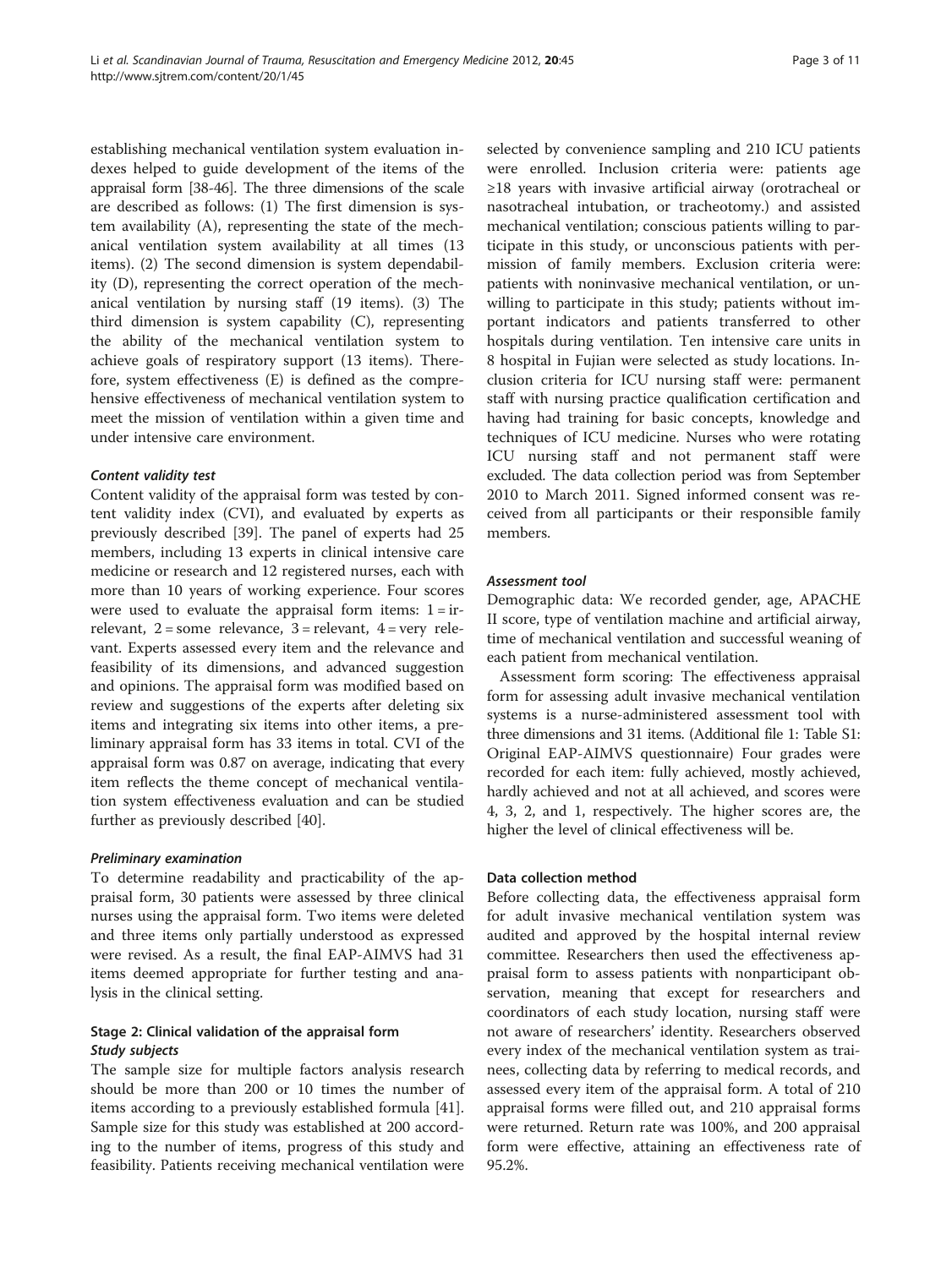#### Data analysis

All statistical analyses were performed using SPSS 15.0 for Windows statistics software (SPSS Inc, Chicago, IL, USA). Subjects' demographics and characteristics were summarized as mean with range (min. to max.) for continuous variables and n (%) for categorical variables. Demography statistics used descriptive analysis (frequency, mean, standard deviation and median). Statistical significance was established as  $P < 0.05$ .

#### Item analysis

Item analysis assesses relativity between each item and total scores. When the correlation coefficient of each assessment item and total scores was more than 0.9, it was considered redundant. When less than 0.4, the item was deleted as not reflecting the concept to be assessed.

#### Construct validation

Construct validity of the appraisal form was assessed by exploratory factor analysis (EFA) and confirmatory factor analysis (CFA). Exploratory factor analysis evaluates the structure of factors and the consistency between each item and factor structure. Kaiser-Meyer-Olkin Measure of Sampling Adequacy and Bartlett's Test of Sphericity were used to judge whether factor analysis can be employed. Principle Component Methods was employed to select varimax orthogonal rotation. During factor analysis, guidelines for filtration of assessed items were: (1) each factor's eigenvalue  $>1$ ; (2) loading capacity of items with related factor  $>0.4$ ; (3) each factor at least covers 3 items; (4) tested by scree plot.

To validate matching level of sample data and factor structure of the appraisal form, linear structural equation modeling software [AMOS 17.0, Chicago, SPSS Inc] was employed for confirmatory factor analysis of the appraisal form items that were attained by exploratory factor analysis. Fitting degree was evaluated with  $\chi^2$ /df, comparative fit index (CFI), normed fit index (NFI), root mean square error of approximation (RMSEA). Model fitting effectiveness is acceptable when  $\chi^2/\text{df} < 3$ , CFI  $>$  0.9, NFI  $>$  0.9, RMSEA  $<$  0.08, according to a previous report [\[43\]](#page-10-0).

#### Congruent validity

Congruent validity was tested by comparing scores of different groups to see whether there were significant differences, as described in a previous report [\[44](#page-10-0)]. This study divided mechanical ventilation patients into a 'weaned from ventilator successfully' group and a 'deceased died during ventilation' group, and compared the scores of these two groups to determine differences, using discriminate analysis to evaluate the descriptive validity. Results were shown for Wilk's Lambda test and, and respective sensitivity, specificity.

#### Reliability testing

Internal consistency reliability, test-retest reliability and inter-scorer reliability were selected to evaluate the appraisal form. Cronbach's alpha was calculated to analyze internal consistency of each dimension and the form as a whole. Thirty patients were randomly selected within an interval of 2 weeks to evaluate test-retest reliability by calculating weight coincidence coefficients of these two assessments. Since the appraisal form is a nurseadministered evaluation form, intraclass correlation coefficients were done by 2 scorers evaluating the same 30 patients in the same period to test inter-scorer reliability.

#### Ethical considerations

This research was approved by the thesis defense committee for masters degree and by the internal review boards of 8 hospitals in Fujian province whose ICUs were included in the study. Before data collection, conscious patients and family members of unconscious patients were fully informed of the purpose and method of this study, and all provided signed informed consent. All appraisal forms were completed anonymously.

#### Results

A total of 200 subjects (142 males/58 females) were enrolled in this study. The mean age was 58.3 years (Range: 16 to 99), with 42 subjects younger than 45 years (yrs), 35 aged between 45 to 55 year, 46 aged between 55 to 65 yrs, 38 aged between 65 to 75 yrs, and 39 older than 75 yrs. The mean time in duration of mechanical ventilation was 216.8 hours (range: 2 to 2880 hours). Ventilation outcomes for the 200 subjects included 123 (61.5%) weaning patients and 77 (38.5%) deceased patients during ventilation. (Table [1](#page-4-0))

#### Items analysis

The EAP-AIMVS analysis result for 31 items was: 9 items deleted whose relativity with total score was <0.3, and 22 items were reserved for construct validity test.

#### Construct validity

The exploratory factor analysis (EFA) used the principle component method for selection and performing varimax rotation for the 200 subjects. EFA results are summarized in Table [2](#page-5-0). The KMO index = 0.946 and  $\chi^2$  = 4359 from the Bartlett's Test of Sphericity ( $P < 0.01$ ) indicated that this dataset could be applied into EFA. (Results are not shown in tables.) Three factors were selected according to the criteria of Eigenvalue $> 1$ , the three observed eigenvalues greater than 1 were 7.85, 4.43, and 4.22, respectively (with green background). The 22 items were classified into three factors representing the three dimensions of system assessment, as follows: availability (factor 1), dependability (factor 2), and capability (factor 3). Factor loadings were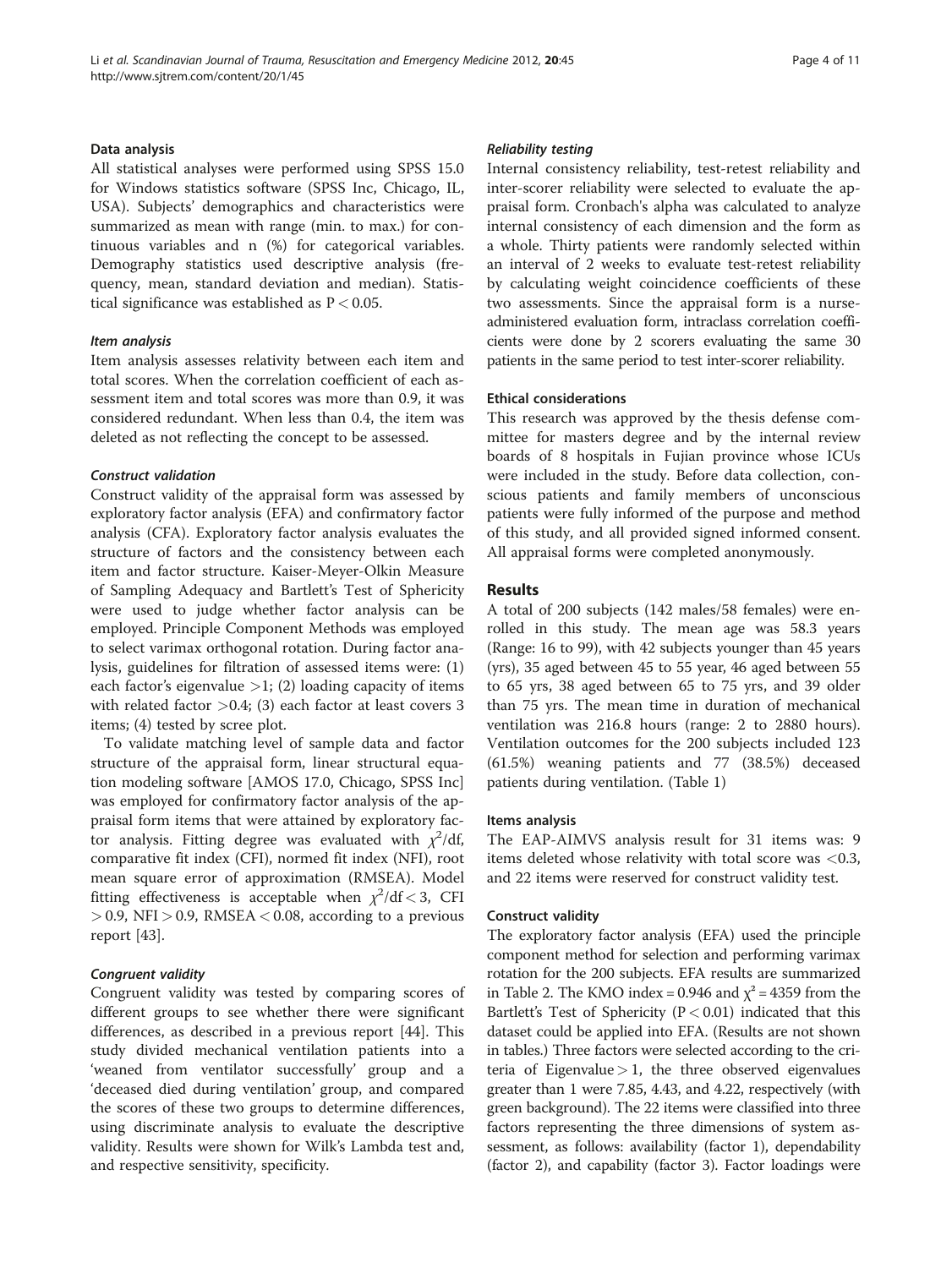Data were summarized as mean (Range: Min. to Max.) for continuous variables

observed from 0.74 to 0.87 in factor 1, from 0.43 to 0.85 in factor 2, and from 0.76 to 0.87 in factor 3. The cumulative variance explained by factors were 75.01%, including 35.68% for factor 1, 20.15% for factor 2, and 19.18% for factor 3 (Table [2](#page-5-0)).

Based on the constructed model, the CFA shows the final modified model yielded Chi-square =  $34.79$  ( $p < .001$ ),  $df = 13<sub>1</sub> \chi^2 / df = 2.68$ , GFI = 0.98, AGFI = 0.94, NFI = 0.95,  $PNFI = 0.44$ ,  $PGFI = 0.35$ ,  $RMSE = 0.07$  and exhibited good fit indices. (Figure [1\)](#page-6-0)

#### Congruent validity

Regarding ventilation outcomes, 123 subjects (61.5%) were weaning and 77 (38.5%) died during mechanical ventilation, and the total EAP-AIMVS score was observed as 80.41 (SD = 6.29) for weaning subjects and 63.13 (SD =

10.19) for those who died during ventilation. (Table [3](#page-7-0)) The Wilk's Lambda test from discriminate analysis shows significant discriminate analysis (Wilk's Lambda = 0.432,  $P < 0.05$ ), with sensitivity and specificity equal to 91.1% and 77.9%, respectively. (Results are not shown in tables.)

#### **Reliability**

Internal consistency reliability of the appraisal form by Cronbach's α was 0.957 and that for availability, dependability and capability were 0.922, 0.961 and 0.937, respectively. Test-retest reliability of the appraisal form by Kappa is 0.976, and for the three dimensions were 0.862, 0.857, 0.885, respectively. Inter-scorer reliability of the appraisal form, intra-class correlation coefficient verified test-retest reliability; ICC of the appraisal form was 0.976, and for the three dimensions, respectively, 0.862, 0.857, 0.885.

#### **Discussion**

In this 15-month study, we designed, developed and tested an appraisal form for assessing the effectiveness of adult invasive mechanical ventilation systems, the EAP-AIMVS. Our design was based on the WSEIAC model of system effectiveness [\[17](#page-9-0)], which had been successfully applied to measure effectiveness of other types of systems [\[18-21\]](#page-9-0). To our knowledge, this is the first appraisal form developed for mechanical ventilation systems using the WSEIAC model. Testing of the appraisal form with a convenience sample of 200 critical care patients on mechanical ventilation revealed that the three dimensions of effectiveness according to the WSEIAC model, namely system availability, dependability, and capability, had acceptable internal consistency (overall 0.957, and for the three dimensions, 0.922, 0.961 and 0.937, respectively), reliability, and test-retest reliability. As such, this indicates that the appraisal form can feasibly be applied to the assessment of mechanical ventilation systems by the responsible staff in clinical settings.

Briefly, we must note possible differences in the intensive care clinical setting in China compared to those in other countries. To ensure providing optimum therapeutic requirements for critically ill patients, patients are placed together in a dedicated area in single units of about 15 square meters with necessary equipment (e.g., bedside and central monitors, multi-function breathing and electrocardiograph machines, defibrillators, pacemakers, infusion pumps and equipment for tracheal intubation and tracheotomy). Nurses specially trained in basic knowledge and techniques of intensive care medicine are the primary care staff for critically ill patients. Medical and nursing staff members working independently are responsible for allocation of all equipment and nurses are directly responsible for airway care for patients requiring mechanical ventilation, including the system, all related interventions and weaning from the ventilator system.

<span id="page-4-0"></span>Li et al. Scandinavian Journal of Trauma, Resuscitation and Emergency Medicine 2012, 20:45 http://www.sjtrem.com/content/20/1/45

|           | Table 1 Subjects' demographics and characteristics |             |
|-----------|----------------------------------------------------|-------------|
| Variables |                                                    | $(N = 200)$ |

Age 58.3 (16 to 99)

| $<$ 45 yrs                               | 42 (21.0)         |
|------------------------------------------|-------------------|
| $45 - 55$ yrs                            | 35 (17.5)         |
| $55 - 65$ yrs                            | 46 (23.0)         |
| $65 - 75$ yrs                            | 38 (19.0)         |
| $\geq$ 75 yrs                            | 39 (19.5)         |
| Sex                                      |                   |
| Male                                     | 142 (71)          |
| Female                                   | 58 (29)           |
| <b>APACHE II score</b>                   |                   |
| < 10                                     | 50 (25.0)         |
| $11 - 20$                                | 67 (33.5)         |
| $21 - 30$                                | 41 (20.5)         |
| >30                                      | 42 (21.0)         |
| Ventilator type                          |                   |
| Servos                                   | 42 (21.0)         |
| PB840                                    | 60 (30.0)         |
| Vela                                     | 36 (18.0)         |
| Drager                                   | 62 (31.0)         |
| Artificial airway                        |                   |
| endotracheal tube by mouth               | 123 (61.5)        |
| endotracheal tube by nose                | 30 (15.0)         |
| tracheotomy                              | 16(8.0)           |
| endotracheal tube by mouth + Tracheotomy | 31 (15.5)         |
| Duration of mechanical ventilation, hour | 216.8 (2 to 2880) |
| Ventilation outcome                      |                   |
| Weaning                                  | 123 (61.5)        |
| Died during ventilation                  | 77 (38.5)         |
|                                          |                   |

and n (%) for categorical variables.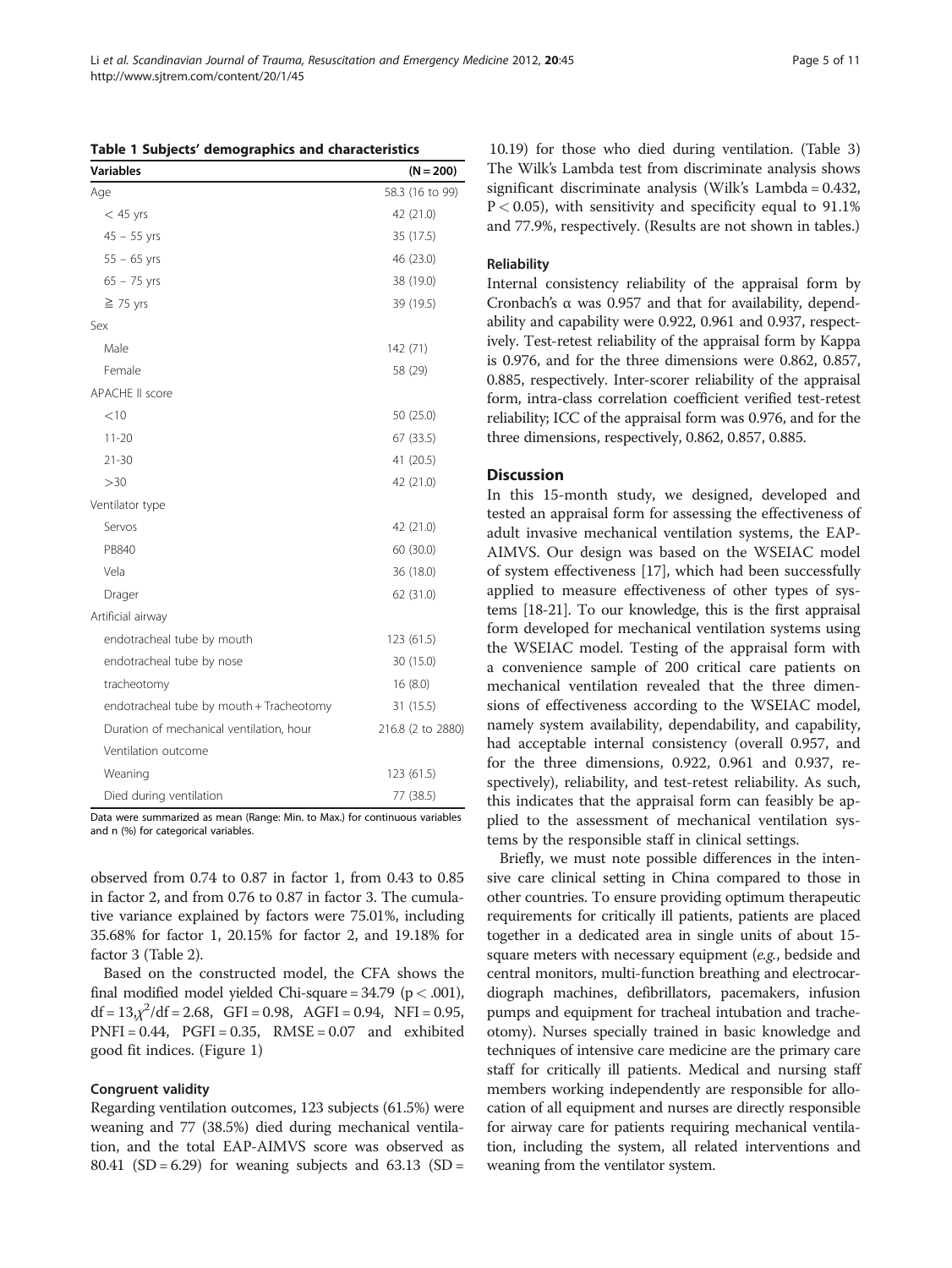#### <span id="page-5-0"></span>Table 2 Re-arranged EAP-AIMVS form via Exploratory Factor analysis

| Item                                                                                                                                         | Eigenvalue | <b>Factor loading</b> | Variance explained by factor |
|----------------------------------------------------------------------------------------------------------------------------------------------|------------|-----------------------|------------------------------|
| <b>Factor 1:Availability</b>                                                                                                                 | 7.85       |                       | 35.68                        |
| 1. Check and evaluate function of ventilator                                                                                                 |            | 0.87                  |                              |
| 2. Select available types and styles of endotracheal or tracheostomy tubes                                                                   |            | 0.74                  |                              |
| 3. Nursing staff has the necessary knowledge and skills to manage machanical<br>ventilation system                                           |            | 0.84                  |                              |
| 4. Various policies and procedures related to mechanical ventilation are available                                                           |            | 0.85                  |                              |
| 5. Environment is suitable for ventilated patient                                                                                            |            | 0.78                  |                              |
| <b>Factor 2: Dependability</b>                                                                                                               | 4.43       |                       | 20.15                        |
| 6. Ensure that ventilation tubing is not twisted and that it is adequately supported<br>so as not to pull on ETT/trachi                      |            | 0.72                  |                              |
| 7. Check placement of tube by listening for equal bilateral breath sounds                                                                    |            | 0.82                  |                              |
| 8. Ensure that endotracheal tube or tracheostomy tube is held securely in position<br>but not too tightly to result in pressure area lesions |            | 0.43                  |                              |
| 9. Stabilize the tube while turning or moving the patient                                                                                    |            | 0.46                  |                              |
| 10. When possible, elevate head of bed to 30°to45° to prevent ventilator-associated<br>pneumonia                                             |            | 0.82                  |                              |
| 11. Maintain proper cuff pressure and check if necessary to prevent leakage of air<br>and contaminated secretions                            |            | 0.81                  |                              |
| 12. Suction oropharyngeal and tracheal secretions, more often if necessary<br>to maintain a patent airway                                    |            | 0.83                  |                              |
| 13. Oral care at least once a shift and more often if indicated                                                                              |            | 0.85                  |                              |
| 14. Carry out appropriate airway humidification to prevent sticky sputum<br>and keep patient comfortable                                     |            | 0.84                  |                              |
| 15. Ventilator circuits are changed weekly or as necessary                                                                                   |            | 0.82                  |                              |
| 16. HME filters and end expiratory filters are changed routinely every 24 hours or<br>more frequently if condensation is visible             |            | 0.83                  |                              |
| 17. Assess patients' psychological state and help them develop individualized<br>nurse-patient communication method and plan                 |            | 0.82                  |                              |
| <b>Factor 3: Capability</b>                                                                                                                  | 4.22       |                       | 19.18                        |
| 18. Tube displacement                                                                                                                        |            | 0.82                  |                              |
| 19. Unplanned extubation                                                                                                                     |            | 0.76                  |                              |
| 20. Airway obstruction                                                                                                                       |            | 0.85                  |                              |
| 21. Ventilator-associated pneumonia                                                                                                          |            | 0.82                  |                              |
| 22. Adverse psychological reactions                                                                                                          |            | 0.87                  |                              |
| <b>Total EAP-AIMVS</b>                                                                                                                       |            |                       | 75.01                        |

Results of eigenvalues, factor loadings, and variance explained by exploratory factor analysis with varimax rotation.

#### The appraisal form has a solid theoretical basis

The design and development of a research tool requires a powerful theoretical basis [\[45\]](#page-10-0). The appraisal form for effectiveness of mechanical ventilation systems as advanced in this research, and which relied on the WSEIAC model as a basic framework complemented by integrated literature review and expert evaluation, combined the three dimensions of availability, dependability and capability to evaluate essential connections and related factors of mechanical ventilation systems, including pre-use state, functioning procedure and results, reflecting the quality control of nursing from pre-use until end-stage. The appraisal form is intended to assist clinical nurses in

recognizing key indicators of mechanical ventilation effectiveness. Effectiveness of nursing intervention for the whole procedure or different stages can be assessed by using either the whole appraisal form or its subscales, as suggested by Noar (2003) [\[47\]](#page-10-0).

#### The appraisal form has good construct validity

As evaluated in the second part of this study, the appraisal form exhibited good construct validity. The three common factors, corresponding to the three dimensions of system effectiveness in the WSEIAC model, were extracted via exploratory factor analysis, and its accumulated variance contribution rate was 75.01%. Factor classification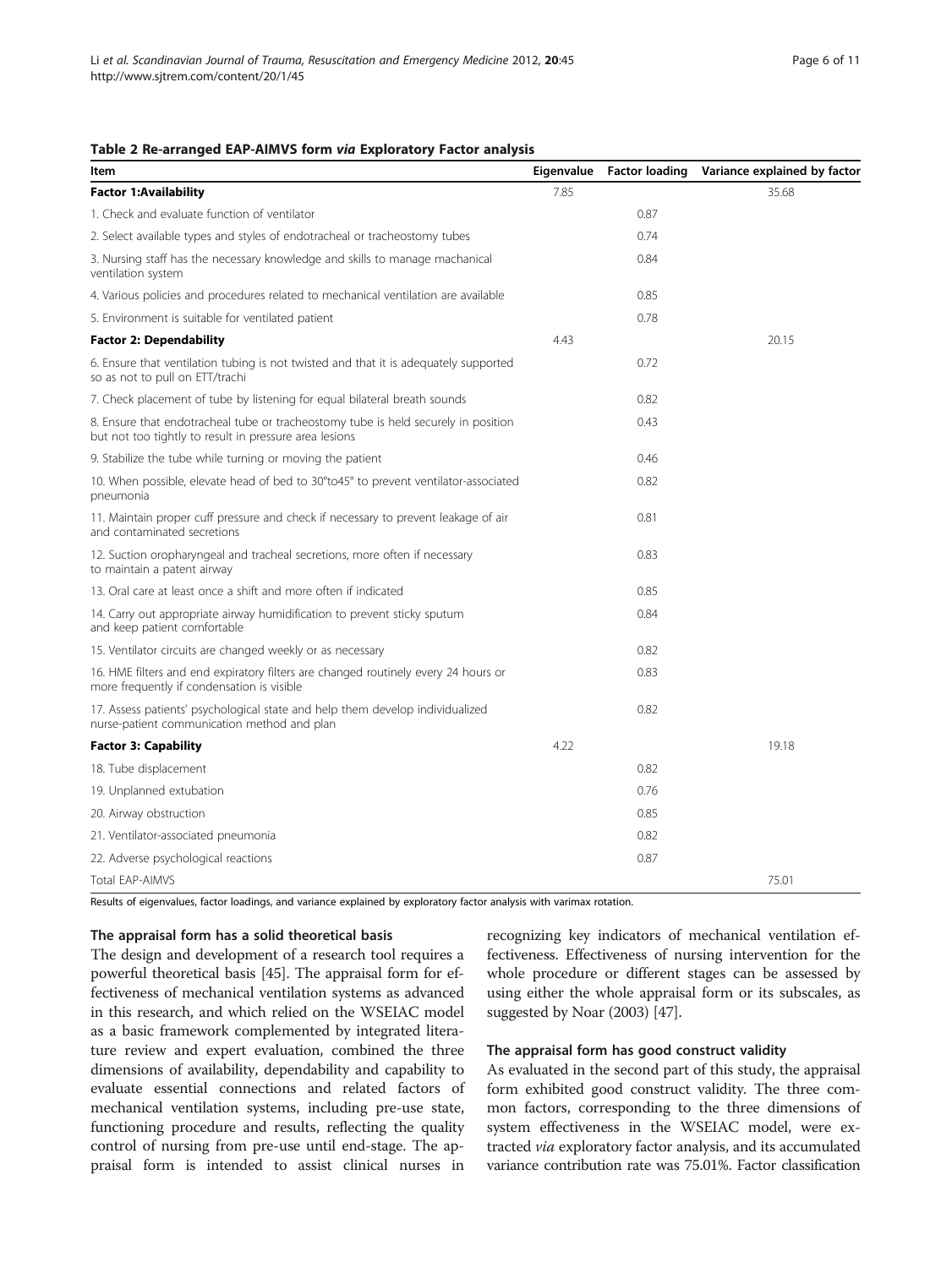was followed with the varimax orthogonal rotation of each item, which was even and clear, and the loading capacity of items with related factors was more than 0.4. This indicates good construct validity of the newly designed appraisal form. Limitations of estimating relationships between exploratory factor analysis and variables can indicate uncertainty about the relationships. Therefore, after using exploratory factor analysis as a base, this research then used confirmatory factor analysis to test the level of fitting of the three dimensions model

structure with the structural equation model as a foundation. Results of confirmatory factor analysis proved that the three dimensions structure of the appraisal form is highly consistent with the WSEIAC model theoretical framework. This result also reinforced the construct validity of the appraisal form.

#### The appraisal form has good congruent validity

Congruent validity demonstrates how a scale differentiates characteristics of different groups of subjects [\[44](#page-10-0)].

<span id="page-6-0"></span>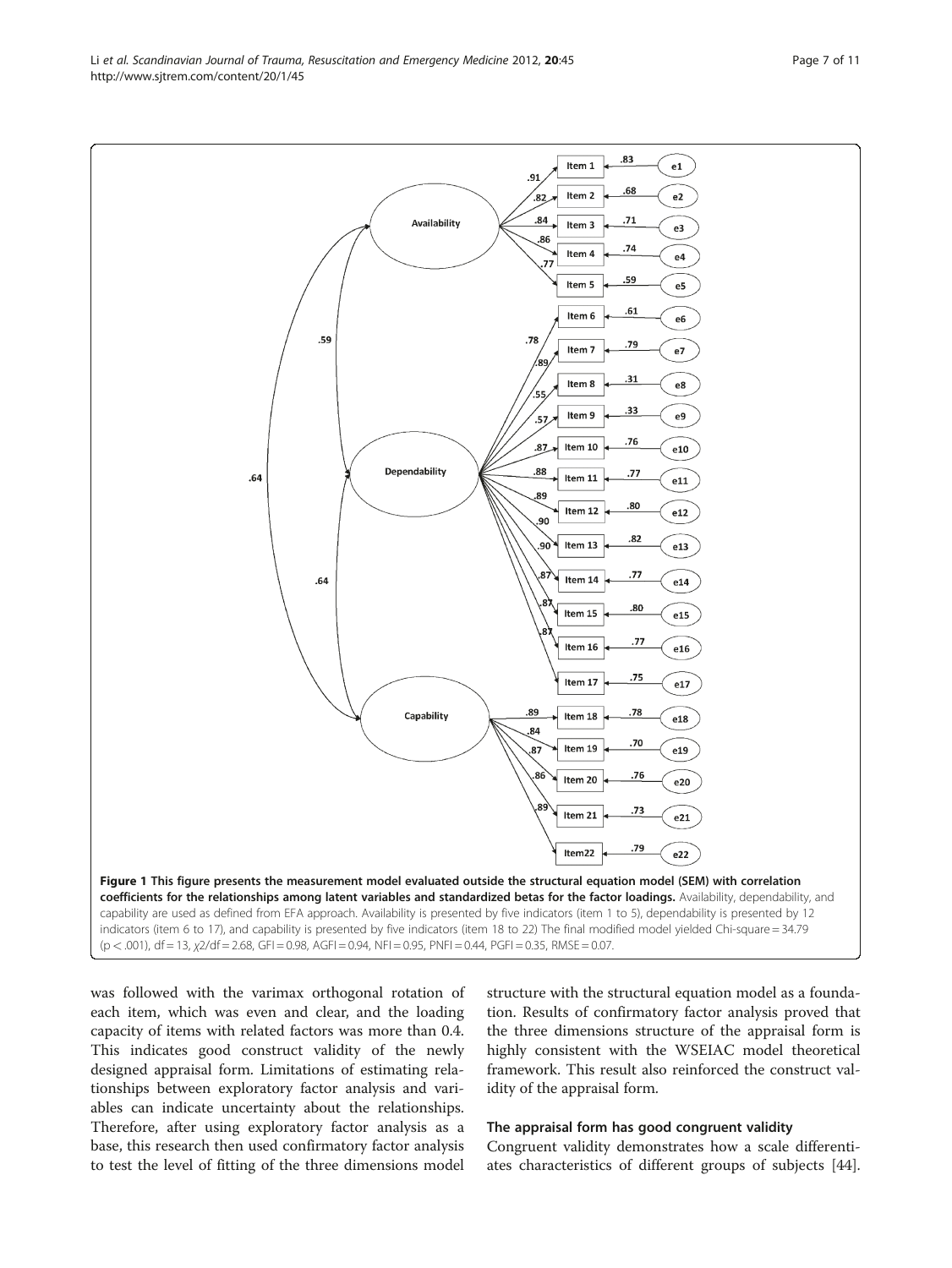#### <span id="page-7-0"></span>Table 3 Summary of distribution of EAP-AIMVS re-arranged after EFA for 200 subjects by ventilation status (N = 200)

| Item                                                                                                                                         | <b>Total</b><br>$(N = 200)$ | Weaning<br>$(N = 123)$ | Die during<br>ventilation( $N = 77$ ) |
|----------------------------------------------------------------------------------------------------------------------------------------------|-----------------------------|------------------------|---------------------------------------|
| <b>Factor 1:Availability</b>                                                                                                                 |                             |                        |                                       |
| 1. Check ventilator function                                                                                                                 | $3.63 \pm 0.49$             | $3.84 \pm 0.37$        | $3.29 \pm 0.45$                       |
| 2. Select available types and styles of endotracheal or tracheostomy tubes                                                                   | $3.6 \pm 0.49$              | $3.81 \pm 0.39$        | $3.25 \pm 0.43$                       |
| 3. Nursing staff has the necessary knowledge and skills to manage<br>mechanical ventilation system                                           | $3.66 \pm 0.48$             | $3.85 \pm 0.36$        | $3.35 \pm 0.48$                       |
| 4. Various policies and procedures related to mechanical ventilation<br>are available                                                        | $3.62 \pm 0.49$             | $3.81 \pm 0.39$        | $3.31 \pm 0.47$                       |
| 5. Environment is suitable for ventilated patient                                                                                            | $3.59 \pm 0.52$             | $3.78 + 0.42$          | $3.29 \pm 0.53$                       |
| <b>Factor 2: Dependability</b>                                                                                                               |                             |                        |                                       |
| 6. Ensure that ventilation tubing is not twisted and that it is<br>adequately supported so as not to pull on the ETT/trachi                  | $3.3 + 0.69$                | $3.6 + 0.54$           | $2.82 \pm 0.62$                       |
| 7. Check placement of tube by listening for equal bilateral breath sounds                                                                    | $3.32 \pm 0.69$             | $3.63 \pm 0.52$        | $2.82 \pm 0.64$                       |
| 8. Ensure that endotracheal tube or tracheostomy tube is held securely in<br>position but not too tightly to result in pressure area lesions | $3.1 \pm 0.65$              | $3.34 \pm 0.54$        | $2.7 \pm 0.61$                        |
| 9. Stabilize the tube while turning or moving the patient                                                                                    | $3.12 \pm 0.71$             | $3.39 \pm 0.6$         | $2.68 \pm 0.66$                       |
| 10. When possible, elevate head of bed to 30° to 45° prevent<br>ventilator-associated pneumonia                                              | $3.29 \pm 0.69$             | $3.58 \pm 0.57$        | $2.82 \pm 0.6$                        |
| 11. Maintain proper cuff pressure and check if necessary to prevent<br>leakage of air and contaminated secretions                            | $3.26 \pm 0.72$             | $3.58 \pm 0.57$        | $2.74 \pm 0.62$                       |
| 12. Suction oropharyngeal and tracheal secretions, more often if necessary,<br>to maintain a patent airway                                   | $3.34 \pm 0.68$             | $3.66 \pm 0.51$        | $2.83 \pm 0.62$                       |
| 13. Oral care at least once a shift and more often if indicated                                                                              | $3.3 \pm 0.66$              | $3.61 \pm 0.51$        | $2.81 \pm 0.59$                       |
| 14. Carry out appropriate airway humidification to prevent sticky sputum<br>and keep patient comfortable                                     | $3.28 \pm 0.69$             | $3.58 \pm 0.54$        | $2.79 \pm 0.61$                       |
| 15. Ventilator circuits are changed weekly or as necessary                                                                                   | $3.3 \pm 0.71$              | $3.61 \pm 0.55$        | $2.79 \pm 0.64$                       |
| 16. HME filters and end expiratory filters are changed routinely every 24 hours<br>or more frequently if condensation is visible             | $3.29 \pm 0.69$             | $3.59 \pm 0.54$        | $2.81 \pm 0.63$                       |
| 17. Assess patients' psychological state and help them develop<br>individualized nurse-patient communication method and plan                 | $3.28 \pm 0.7$              | $3.58 \pm 0.57$        | $2.81 \pm 0.63$                       |
| <b>Factor 3: Capability</b>                                                                                                                  |                             |                        |                                       |
| 18. Tube displacement                                                                                                                        | $3.16 \pm 1.1$              | $3.69 \pm 0.68$        | $2.31 \pm 1.1$                        |
| 19. Unplanned extubation                                                                                                                     | $3.4 \pm 0.9$               | $3.8 \pm 0.55$         | $2.74 \pm 0.95$                       |
| 20. Airway obstruction                                                                                                                       | $3.36 \pm 0.93$             | $3.75 \pm 0.58$        | $2.73 \pm 1.03$                       |
| 21. Ventilator-associated pneumonia                                                                                                          | $3.2 \pm 1.03$              | $3.63 \pm 0.69$        | $2.51 \pm 1.11$                       |
| 22. Adverse psychological reactions                                                                                                          | $3.11 \pm 1.08$             | $3.58 \pm 0.71$        | $2.35 \pm 1.13$                       |
| Total EAP-AIMVS                                                                                                                              | $73.76 \pm 11.62$           | $80.41 + 6.29$         | $63.13 \pm 10.19$                     |

EFA, Exploratory Factor analysis.

Data were summarized as mean ± Standard deviations.

Esteban and Anzueto (2002) conducted an extensive, foresighted and multi-center research study, finding that patients' survival rate and prognosis were influenced by different factors of pre-use of mechanical ventilation, and complications and management of patients in mechanical ventilation [\[47](#page-10-0)]. As an example of classical test theory, results of that study demonstrated that the assessment index, including management of mechanical ventilation, nursing management of airways and development of complications, influences the prognosis of patients [\[47](#page-10-0)]. Therefore, it is commonly understood that the poorer the prognosis of ventilation in a given patient, the lower the effectiveness score would be. Congruent validity demonstrates whether or not the appraisal form reflects differences between factors. In the present study, results showed that patients weaned from the ventilator successfully had higher effectiveness scores than the patients who died during ventilation  $(t = 13.38, P < 0.05)$ , indicating acceptable congruent validity of the appraisal form.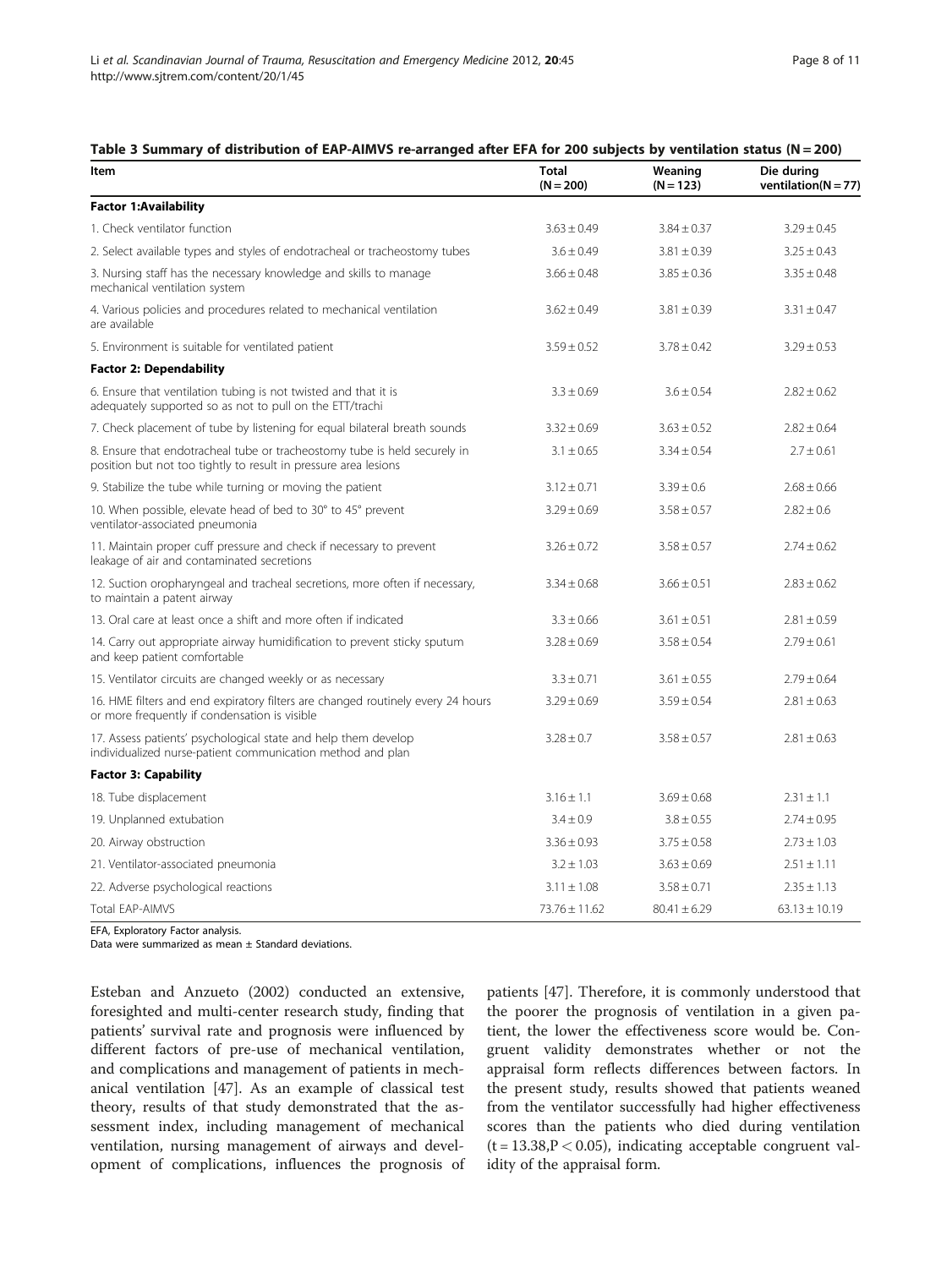#### The appraisal form demonstrated good reliability

Reliability refers to the level of credibility and stability of a scale and its evaluation results. Reliability can be evaluated by various means. This study reviewed internal consistency reliability, test-retest reliability and interscorer reliability. Cronbach's  $\alpha$  is an estimate of internal consistency and will typically increase as relationships between the test items increase. In the present study, Cronbach's α of the whole appraisal form and its different dimensions achieved the measurement model of more than 0.7, which indicates internal consistency reliability of the appraisal form, in keeping with previously published results [\[48](#page-10-0)]. Our result indicates good reliability of the effectiveness appraisal form and the homology of items that form each dimension. Test-retest reliability and inter-scorer reliability also achieved the measurement model of more than 0.75 [[49\]](#page-10-0). It is shown that the variance of these two tests of the appraisal form is relatively low and stable, which indicates that the appraisal form is suitable for use by different clinical assessors.

Prior to actually designing the EAP-AIMVS, we theorized that availability of a standardized form for assessing the effectiveness of adult invasive mechanical ventilation would be a valuable adjunct for nurses in Chinese hospitals caring for ventilated critical care patients, not only to help address nursing issues but to provide safer care for patients. This was the rationale for developing the EAP-AIMVS as a practical, theory-based form for appraising effectiveness of mechanical ventilation systems, and during development we considered exactly how an effectiveness appraisal form might help to ensure patient safety and reduce complications, morbidity and mortality. Other nursing interventions reported in the literature provided encouragement. In a study documenting the need for education of nurses and other medical professionals who care for ventilated patients, the need for additional education and training regarding clinical practice in intensive care was expressed by 62% of medical staff, including intensivists and 42% of nurses [[1\]](#page-9-0). Although having an effectiveness appraisal form will not take the place of education and training, the effectiveness evaluation can serve as a readily available guide or checklist that can be followed by ICU caregivers to help ensure safe, effective ventilation and efficient monitoring. Studies of weaning from mechanical ventilation illustrate another aspect of standardizing care. Because prolonged mechanical ventilation is associated with high morbidity, especially ventilator associated pneumonia and lung injury, and increased mortality, patients receiving mechanical ventilation may actually spend 40% of the time being weaned from ventilation; prolonged ventilation may also preclude patients' recovery from their primary critical illness [\[50\]](#page-10-0). The investigators in that study recommended surveying practitioners and multidisciplinary teams to collect the best ways to put

optimal weaning methods into practice and then apply them [\[50\]](#page-10-0). Relative to weaning methods, routine application of a nurses' protocol-directed weaning procedure applied in a French hospital resulted in improved outcomes and clinical benefits in patients requiring more than 48 hours of mechanical ventilation [\[2](#page-9-0)]. In our study, routinely following a simple, step-by-step appraisal form for mechanical ventilation effectiveness allowed more than 60% of patients to be weaned successfully, helped to prevent complications and reassuring staff that proper procedures had been carried out for system effectiveness, which implies patient safety. We made sure that effectiveness criteria included items such as ventilator circuits and secretion management, which have been shown to influence rates of ventilator-associated pneumonia [[13](#page-9-0)]. We also included the intensive care physical environment as a factor in the appraisal (Item 5, Table [3\)](#page-7-0) since a healthy environment is needed to protect against airborne infection and prevent cross-infection; hand washing and aseptic technique must be reinforced, air quality must be monitored, visitors restricted and ventilation equipment needs disinfecting on a regular basis. Also, a 28-day international study of ventilated patient characteristics and outcomes suggested that survival was associated not only with baseline factors present at the inception of mechanical ventilation but the development of complications and the management of patients [\[47\]](#page-10-0). Thus, future research on mechanical ventilation effectiveness must evaluate patient data, including complications, unexpected developments and outcomes, at baseline and during the course of mechanical ventilation.

#### Implications for practice

Results of the present study have provided an evaluation form by which nursing staff or other responsible staff such as respiratory therapists can evaluate the effectiveness of mechanical ventilation systems and related care aspects of nursing interventions for mechanical ventilation patients. Specifically, the developed form can help clinical nursing staff to differentiate key indexes and increase work efficiency. Future research should focus on progressive evaluation of mechanical ventilation efficiency in China and abroad, and collect clinical practice data for ventilation technique and management of artificial airways. Guiding principles for evaluation of mechnical ventilation systems can be improved and progressive development of appraisal forms may ultimately include software applications that evaluate each item according to individual patients' clinical situation.

#### Limitations

First, the appraisal form developed in this study for assessing the effectiveness of mechanical ventilation was not developed on the basis of an existing scale but was an initial attempt to develop an original appraisal form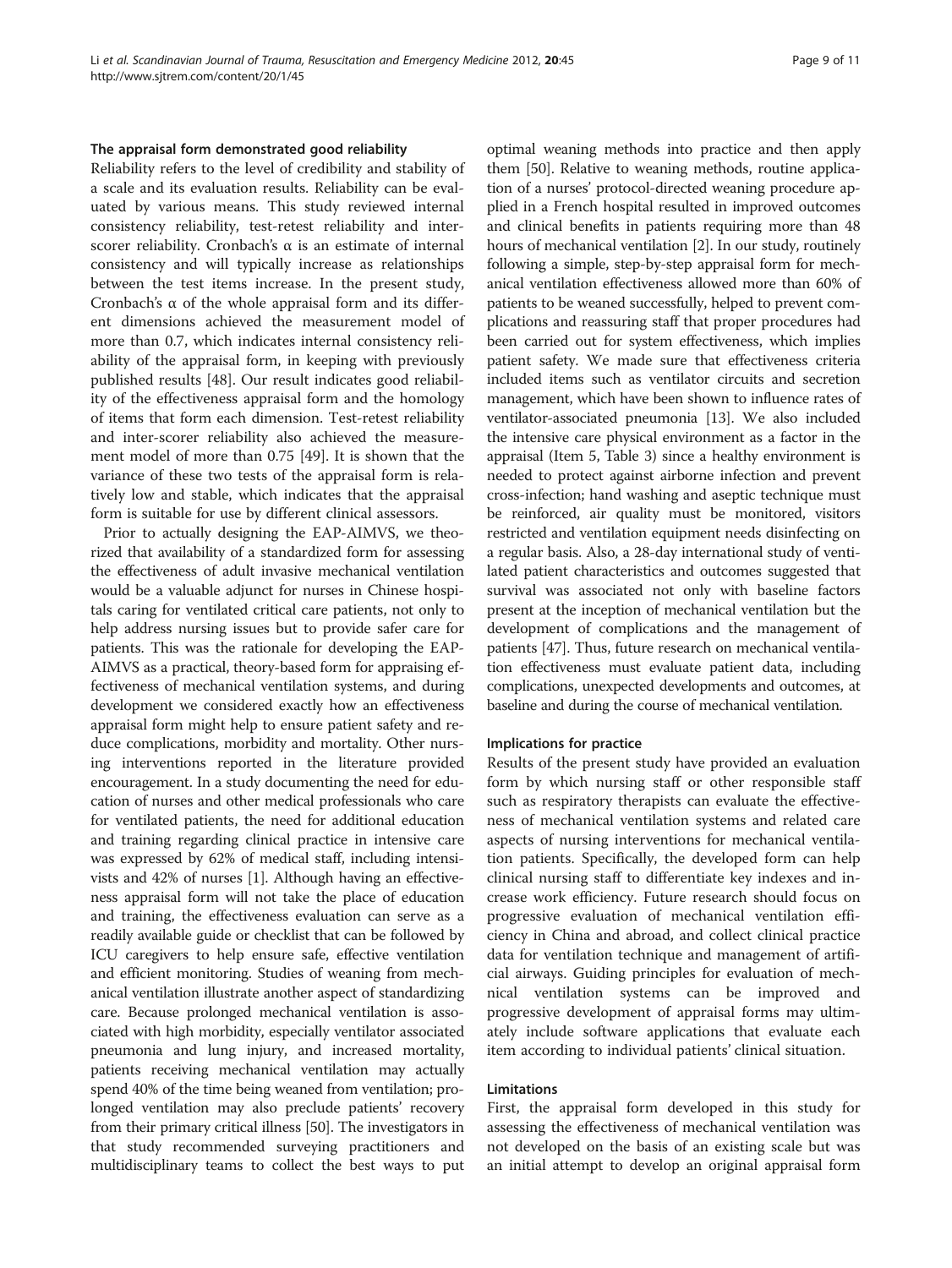<span id="page-9-0"></span>and evaluate its suitability as an assessment tool. The sample was also relatively small. Assessment items of the appraisal form therefore require further evaluation with a larger clinical sample. Secondly, convenience sampling method was used and its representativeness is limited. Sampling range and quantity should be broadened in future research, and the appraisal form will be further developed and improved through clinical evidence and progressive mechanical ventilation research.

#### Conclusions

The theory-based appraisal instrument to assess nursing interventions for mechanical ventilation systems demonstrates acceptable internal consistency, inter-scorer reliability, and test-retest reliability and can reasonably guide clinical nursing staff to evaluate essential monitoring techniques and factors related to mechanical ventilation. The appraisal form is appropriate for use in the clinical setting and its application may help to improve the effectiveness and performance of adult mechanical ventilation systems as well as helping to provide safe, effective treatment for patients under intensive care.

### Additional file

[Additional file 1:](http://www.biomedcentral.com/content/supplementary/1757-7241-20-45-S1.doc) Table S1. Original EAP-AIMVS questionnaire.

#### Competing interests

The authors declare there is no competing interests.

#### Acknowledgements

We are grateful for the support of the 200 patients and the nursing staff of the intensive care units. We acknowledge and thank the 25 experts for their hard work and valuable advice.

#### Funding

National key project of nursing specialists of Ministry of Health, P.R.C. No. 2011. National key project of critical care medicine of Ministry of Health, P.R. C. No. 2011.Key Project of Fujian Provincial Department of Science and Technology, P.R.C. NO.2012Y0013.

#### Authors' contributions

LH was responsible for conception, overall design, technical support and content revision. CL was responsible for project implementation, data collection and data analysis. LN was responsible for data organization and analysis. All authors read and approved the final manuscript.

#### Received: 21 December 2011 Accepted: 2 July 2012 Published: 2 July 2012

#### References

- Hong SB, Oh BJ, Kim YS, Kang EH, Kim CH, Park YB, Han MS, Shin C: Korean study group on respiratory failure (KOSREF): Characteristics of mechanical ventilation employed in intensive care units: a multicenter survey of hospitals. J Korean Med Sci 2008, 23:948-953.
- 2. Tonnelier J, Prat G, Le Gal G, Gut-Gobert C, Renault A, Boles JM, L'Her E: Impact of a nurses' protocol-directed weaning procedure on outcomes in patients undergoing mechanical ventilation for longer than 48 hours: a prospective cohort study with a matched historical control group. Crit Care 2005, 9:R83–R89.
- Branson RD: Monitoring ventilator function. Crit Care Clin 1995, 11:127-143.
- 4. Crimlisk JT, O'Donnell C, Grillone GA: Standardizing adult tracheostomy tube styles: what is the clinical and cost-effective impact? Dimens Crit Care Nurs 2006, 25:35–43.
- 5. St John RE, Malen JF: Contemporary issues in adult tracheostomy management. Crit Care Nurs Clin North Am 2004, 16:413-430. ix-x.
- 6. Halm EA, Lee C, Chassin MR: Is volume related to outcome in health care? A systematic review and methodologic critique of the literature. Ann Intern Med 2002, 137:511–520.
- 7. Kahn JM, Goss CH, Heagerty PJ, Kramer AA, O'Brien CR, Rubenfeld GD: Hospital volume and the outcomes of mechanical ventilation. N Engl J Med 2006, 355:41–50.
- 8. Pronovost PJ, Jenckes MW, Dorman T, Garrett E, Breslow MJ, Rosenfeld BA, Lipsett PA, Bass E: Organizational characteristics of intensive care units related to outcomes of abdominal aortic surgery. JAMA 1999, 281:1310–1317.
- 9. Young MP, Birkmeyer JD: Potential reduction in mortality rates using an intensivist model to manage intensive care units. Eff Clin Pract 2000, 3:284–289.
- 10. St John RE: Airway management. Crit Care Nurse 2004, 24:93-96.
- 11. Edgtton WM, Wright K: Tracheostomy: a guide to nursing care. Aust Nurs J 2005, 13:17–20.
- 12. Turner P, Glass C, Grap MJ: Care of the patient requiring mechanical ventilation. Medsurg Nurs 1997, V6N2:68–73,76,94.
- 13. Cook D, De Jonghe B, Brochard L, Brun-Buisson C: Influence of airway management on ventilator-associated pneumonia. JAMA 1998, 279:781–787.
- 14. Hubmayr RD: Statement of the 4th International Consensus Conference in Critical Care on ICU-Acquired Pneumonia, Chicago. Illinois, May 2002. Intensive Care Med 2002, 28:1521–1536.
- 15. Lindgren VA, Ames NJ: Caring for patients on mechanical ventilation: what research indicates is best practice. Am J Nurs 2005, 105:50-60.
- 16. Provonost PJ, Jenckes M, To M, Dorman T, Lipsett PA, Berenholtz S, Bass EB: Reducing failed extubations in the intensive care unit. Jt Comm J Qual Improv 2002, 28:595–604.
- 17. Tillman FA, Hwang CL, Kuo W: System effectiveness models: an annotated bibliography. Reliability: IEEE Transactions 2009, R-29:295–304.
- 18. Li W, Mao N, Pan W: The effectiveness evaluation model of radar jamming system based on WSEIAC model[C]. Control and Decision Conference 2008, Yantai, China: IEEE. 2008, 1848–1852.
- 19. Mullins R: Visualization of Weapon System Effectiveness Measures of Performance. AIAA 2001, 98:1062.
- 20. Meng J, Li QM, Zhang Liu FU: Effectiveness Evaluation of Reconnaissance Satellite Based on the ADC Model. Computer Science (China) 2009, 36:41–67.
- 21. Bao M, Dai YW, Kong JS, ZOU Y: ADC-effectiveness-evaluation model with preventive maintenance. Control Theory & Applications. (China) 2010, 27:1166–1170.
- 22. Birdsall C, Gutekunst M: Preparing staff for opening of a new ventilator unit in long-term care. J Gerontol Nurs 1995, 21:39–43.
- 23. Dougherty JM, Parrish JM, Hock-long L: Developing a competency-based curriculum for tracheostomy and ventilator care. Pediatr Nurs 1995, 21:581–584.
- 24. Serra A: Tracheostomy care. Nurs Stand 2000, 14:42-52.
- 25. Pedersen CM, Rosendahl-Nielsen M, Hjermind J: Endotracheal suctioning of the adult intubated patient-what is the evidence? Intensive Crit Care Nurs 2009, 25:21–30.
- 26. Russell C: Providing the nurse with a guide to tracheostomy care and management. Br J Nurs 2005, 14:428–433.
- 27. Kollef MH: The prevention of ventilator-associated pneumonia. N Engl J Med 1999, 340:627–634.
- 28. De Leyn P, Bedert L, Delcroix M: Tracheotomy: clinical review and guidelines. Eur J Cardiothorac Surg 2007, 32:412–421.
- 29. Yeh SH, Lee LN, Ho TH: Implications of nursing care in the occurrence and consequences of unplanned extubation in adult intensive care units. Int J Nurs Stud 2004, 41:255–262.
- 30. Richmond AL, Jarog DL, Hanson VM: Unplanned extubation in adult critical care. Quality improvement and education payoff. Crit Care Nurse 2004, 24:32–37.
- 31. Hofhuis JG, Spronk PE, van Stel HF, Schrijvers AJ, Rommes JH, Bakker J: Experiences of critically ill patients in the ICU. Intensive Crit Care Nurs 2008, 24:300–313.
- 32. Arbour R: Sedation and pain management in critically ill adults. Crit Care Nurse 2000, 20:39–56.
- 33. Birkett KM, Southerland KA, Leslie GD: Reporting unplanned extubation. Intensive Crit Care Nurs 2005, 21(2):65–75.